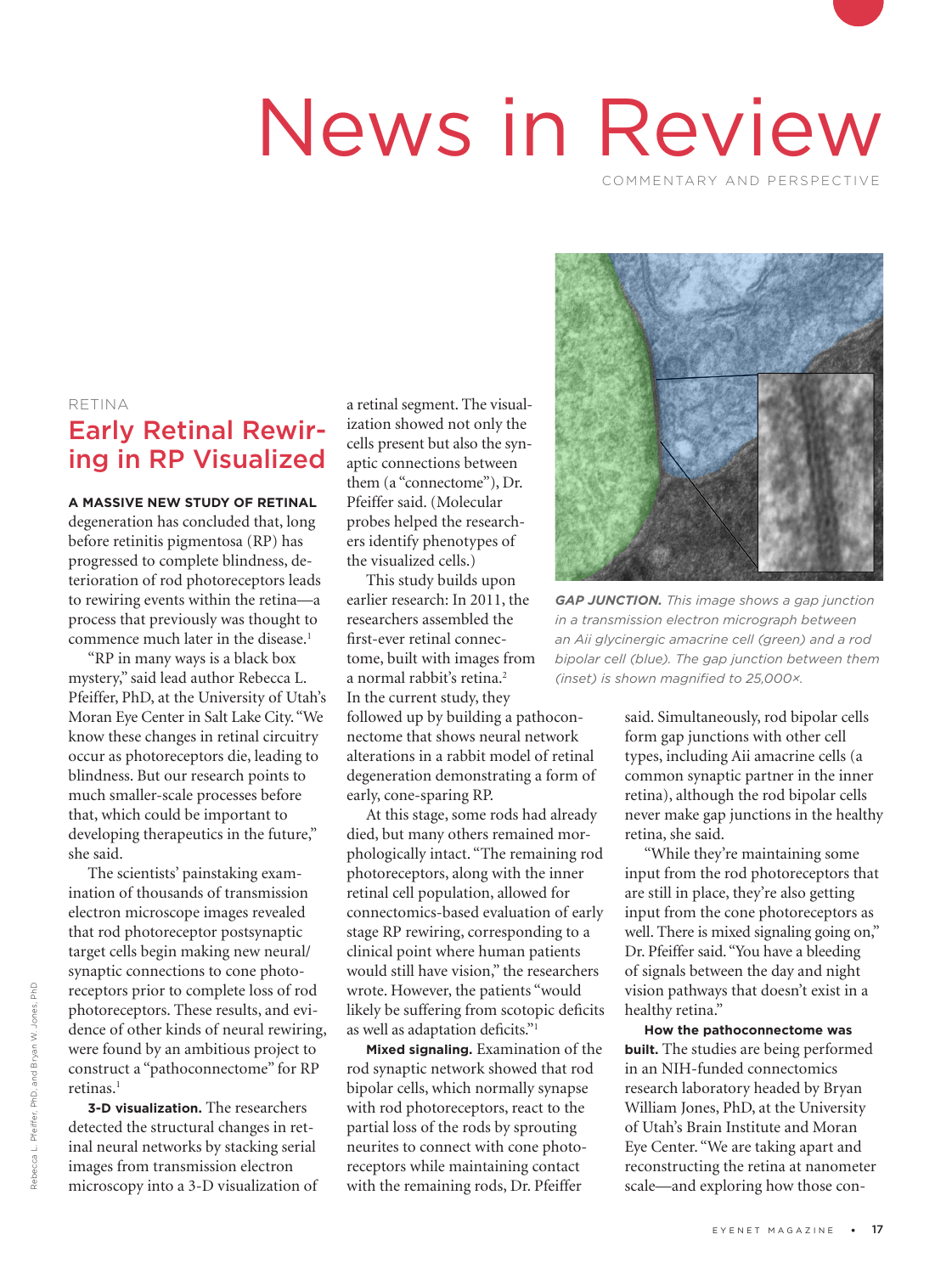

The lab constructed the pathoconnectome by studying 946 tissue sections, just 70 nm thick, obtained with two transmission electron microscopes.

**What's next?** The researchers have already gathered images and data for two other retinal pathoconnectomes, reflecting later stages of RP, but these must be further studied before publication, Dr. Jones said.

The analyses likely will be helpful for understanding not only retinal neurodegeneration but also other degenerative conditions, such as Parkinson and Alzheimer diseases, he said.

*—Linda Roach*

1 Pfeiffer RL et al. *Exp Eye Res.* 2020;199:108196. 2 Anderson JR et al. *Mol Vis.* 2011;17:355-379. **Relevant financial disclosures**—Dr. Pfeiffer: None; Dr. Jones: University of Utah Research Foundation: P.

### GLAUCOMA Marijuana as Tx: What Are Your Patients Thinking?

**RESEARCHERS IN COLORADO, WHERE**

recreational and medical marijuana both are legal, report that glaucoma patients are receiving conflicting information regarding the therapeutic use of medical marijuana.<sup>1</sup> Few glaucoma specialists in the state recommend marijuana, in keeping with a statement from the American Glaucoma Society (AGS) advising against its therapeutic use.2 Yet most marijuana vendors endorse its use, without supporting scientific evidence.

**Perspectives from three populations.**  In a cross-sectional study, Leonard K. Seibold, MD, and his colleagues at the University of Colorado surveyed three groups: AGS members, patients at the



*SURVEY RESULTS. Many Colorado dispensaries routinely recommend marijuana to glaucoma patients, despite lack of supporting evidence.*

university's glaucoma clinic, and vendors at marijuana dispensaries.

**Physicians.** Of the nearly 300 AGS members who responded, only 22 had recommended marijuana for glaucoma —and done so rarely. Their decisions typically were influenced by patient re-

## CORNEA Statins, Dyslipidemia, and Dry Eye

**STATIN USE AND DYSLIPIDEMIA APPEAR TO BE BROAD**ly associated with dry eye disease (DED), according to a large retrospective study of patients treated at the University of North Carolina (UNC) ophthalmic clinics.

In a cohort of 39,336 people, the odds of being diagnosed with DED were approximately 40% greater in people taking statins and 60% greater for those with a total cholesterol greater than 200 mg/dL. As for lipid fractions, the odds of being diagnosed with DED were 40% to 50% greater in patients with low high-density lipoprotein (<40 mg/dL), elevated low-density lipoprotein (>130 mg/dL), and high triglycerides (>150 mg/ dL).<sup>1</sup> The intensity of the statin therapy did not appear to have any impact on the DED incidence.

Previous findings on a potential association between DED risk and dyslipidemia or lipid therapy have been mixed. "Although previous studies of smaller, select populations support an association between dyslipidemia and MGD [meibomian gland dysfunction] or DED, none of those studies have specifically evaluated the association of statin use/intensity and a clinical diagnosis of DED," the UNC researchers wrote.<sup>1</sup>

**Lack of clarity.** The researchers eliminated patients with confounding factors, such as autoimmune diseases or concomitant use of antihistamines and other medications, from the original cohort of 72,931 patients seen over a 10-year period. However, it is possible that other potential confounding factors might have affected the odd ratios, they wrote.

Commenting on the study, Bennie H. Jeng, MD, agreed, noting that other issues make it difficult to draw definitive conclusions based on the study. These factors include classification of the subjects as having DED based solely on coding and not on objective tests or assessments for dry eye or MGD. In addition, the older ICD-9 coding was used for most subjects in the study, so the MGD diagnosis code (found in ICD-10 coding) was not used.

"The authors [of this study] could not confirm the diagnosis, and there are many confounders that they couldn't control for," said Dr. Jeng, at the University of Maryland School of Medicine in Baltimore.

"Furthermore, some of the patients diagnosed with dyslipidemia may have been seen at eye care providers outside of the UNC system, and this could skew the results," he noted.

**Need for prospective research.** Despite these concerns, the study's results suggest that prospective studies of this topic—with more diagnostic rigor and adjustment for all confounding factors—are warranted, Dr. Jeng said. *—Linda Roach*

1 Aldaas KM et al. *Am J Ophthalmol.* 2020;218:54-58. Relevant financial disclosures—Dr. Jeng: EyeGate Pharmaceuticals: O; GlaxoSmithKline: C; Merck: C.